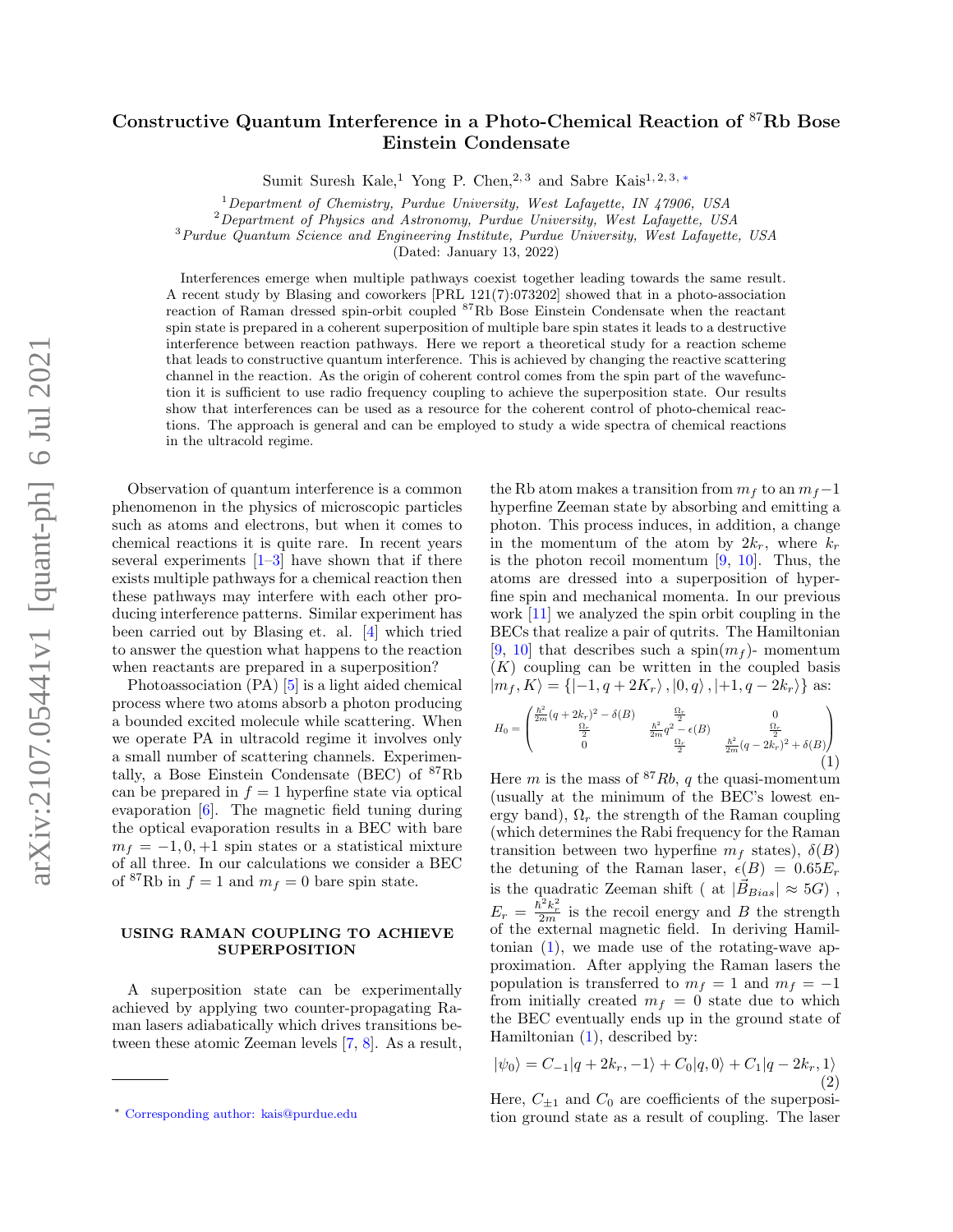that drives a spin sensitive photo-association transition is then applied in the experiment  $[4]$ , selectively photo-associating only those colliding atoms (denoted as  $a$  and  $b$  here) whose total angular momentum  $|F = f_a + f_b, m_f = m_{f,a} + m_{f,b} = |0,0\rangle.$ Using the single particle basis,  $|f_a, m_{f,a} \rangle |f_b, m_{f,b} \rangle$ ,  $|F = 0, m_f = 0\rangle = (|1, -1\rangle |1, +1\rangle - |1, 0\rangle |1, 0\rangle +$  $|1, +1\rangle |1, -1\rangle)/\sqrt{3}$ . After considering the indistinguishable nature of bosons we see that there are two pathways for this transition. Bosons with  $m_f = \pm 1$ and  $m_f = \pm 1$  combines together to give a molecule in  $m_f = 0$  and similarly two individual Bosons in  $m_f = 0$  does the same job. So the PA reaction happens through two pathways simultaneously. Both the reaction pathways contribute towards the total reaction rate with opposite signs due to opposite Clebsch-Gordon (CG) coefficients √  $(\pm 1/\sqrt{3} \text{ for } |F=0, m_f=0)$  and the contribution also depends on the coefficients of the superpositioned states from Eq[.2.](#page-0-2) The rate of PA reaction  $k_{PA} \propto |\langle \psi_{mol} | \vec{d}.\vec{E} | \psi_{scat} \rangle|^2$ , where the proportion-ality factor is independent of spin [\[12\]](#page-5-3),  $\psi_{mol}$  and  $\psi_{scat}$  are the total molecular and scattering wavefunctions.  $\vec{E}$  and  $\vec{d}$  corresponds to the electric field of the PA laser and the dipole operator. Refs [\[4,](#page-4-2) [13,](#page-5-4) [14\]](#page-5-5) give an in depth derivation of reaction rates calculation. As derived in Ref.[\[14\]](#page-5-5) for the raman dressed atoms in the  $|F = 0, m_f = 0\rangle$  scattering channel the ratio of reaction rates between atoms in superposition  $(k_{sup})$  and bare spin  $(k_{0,0})$  states is:

<span id="page-1-0"></span>
$$
\frac{k_{sup}}{k_{0,0}} = |C_0^2|^2 + 4|C_{-1}C_1|^2 - 4Re[C_0^2C_{-1}^*C_1^*]
$$
 (3)

The last term becomes negative because of the opposite sign of CG coefficients.  $\Omega_r = 0$  and  $\delta = 0$ can be visualized as not applying the raman coupling beams and thus we no longer have the superposition in the reactant. This corresponds to all the population of BEC in  $|f = 1, m_f = 0\rangle$  hyperfine state  $(C_0 = 1, C_{\pm 1} = 0$  in Eq. [3\)](#page-1-0) and thus  $k_{sup}/k_{0,0} \rightarrow 1$ . At large values of raman coupling and zero detuning half of the population is transferred equally to  $|f = 1, m_f = 1\rangle$ and  $|f = 1, m_f = -1$  from  $|f = 1, m_f = 0$  hyperfine spin state, which results in the convergence of the coefficients of the ground state  $C_{\pm 1} \longrightarrow 1/2$  and  $C_0 \longrightarrow 1/\sqrt{2}$  and thus the reaction rate ratio (Eq. [3\)](#page-1-0)  $k_{sup}/k_{0,0} \longrightarrow 0$  (destructive interference).

Now consider what happens if we change the reaction scheme and use a PA reaction which selectively photo-associates only those colliding atoms (denoted as  $a$  and  $b$  here) whose total angular momentum  $|F = f_a + f_b, m_f = m_{f,a} + m_{f,b} = |2, 0\rangle.$ Using the single particle basis,  $|f_a, m_{f,a} \rangle |f_b, m_{f,b} \rangle$ ,  $|F = 2, m_f = 0\rangle = (|1, -1\rangle |1, +1\rangle + 2 |1, 0\rangle |1, 0\rangle +$ 

 $|1, +1\rangle |1, -1\rangle)/$ √ 6. The detailed theoretical discussion of the reaction rate ratio calculation for this scheme is available in the supplementary material. The ratio of reaction rates for this reaction scheme is:

$$
\frac{k_{sup}}{k_{0,0}} = |C_0^2|^2 + |C_1C_{-1}|^2 + 2\operatorname{Re}[C_0^2 C_1^* C_{-1}^*] \tag{4}
$$

Here we see that due to same signs of the CG coefficients for the scattering channel  $|F = 2, m_F = 0\rangle$ the last term comes out to be positive and this corresponds to constructive interference.



<span id="page-1-1"></span>FIG. 1. Photo-association rates ratio  $k_{sup}/k_{0,0}$  of BEC, as a function of raman coupling  $\Omega_r/E_r$  at detuning  $\delta = 0 E_r$ , Fig.1a shows the curve for the channel  $|F = 0, m_f = 0\rangle$ . The black(red) curve corresponds to theoretical prediction without(with) the destructive interference term in the Eq. [3.](#page-1-0) The curve for the channel  $|F = 2, m_f = 0\rangle$  is shown in Fig.1b. The black(blue) curve corresponds to theoretical prediction without(with) the constructive interference term in the Eq. [16.](#page-7-0)

Fig[.1a](#page-1-1) shows the normalized photoassociation rates ratio  $k_{sup}/k_{0,0}$  of BEC for the  $|F = 0, m_f = 0\rangle$  channel, as a function of raman coupling  $\Omega_r/E_r$  which ranges from 0 to 15 at detuning  $\delta = 0 E_r$ . We see that when  $\Omega_r / E_r = 0$  which is equivalent to no raman beam being applied and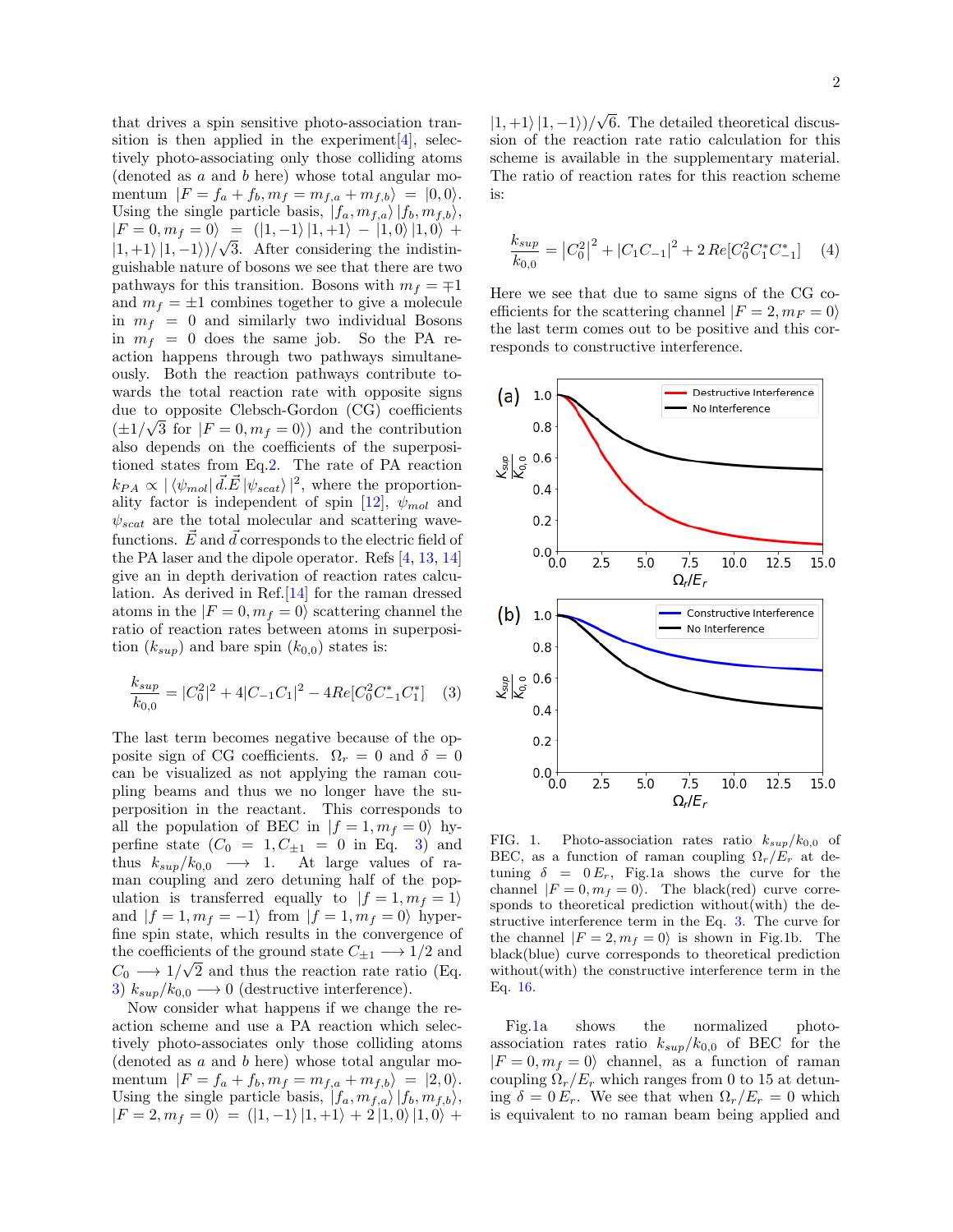

<span id="page-2-0"></span>FIG. 2. Photo-association rates ratio  $k_{sup}/k_{0,0}$  as a function of  $\delta/E_r$  at  $\Omega_r = 5.4E_r$ , Fig.2a shows the curve for the channel  $|F = 0, m_f = 0\rangle$ . The black(red) curve corresponds to theoretical prediction without(with) the destructive interference term in the Eq. [3](#page-1-0) The curve for the channel  $|F = 2, m_f = 0\rangle$  is shown in Fig.2b. The black(blue) curve corresponds to theoretical prediction without(with) the constructive interference term in the Eq. [16.](#page-7-0)

as a result we don't have any superposition in the reactant state,  $C_0 = 1$  and  $C_{\pm 1} = 0$  in Eq. [3,](#page-1-0) thus  $k_{sup}/k_{0,0} \longrightarrow 1$ . Superposition states induced by a large Raman coupling and zero Raman detuning, nearly complete suppression of the photoassociation rate is observed (red curve) which is interpreted as destructive interference. This result is consistent with the experiment [\[4\]](#page-4-2) where they observed a complete suppression of PA rection although the PA laser remained on. Fig. [1b](#page-1-1) corresponds to  $|F = 2, m_f = 0\rangle$  scattering channel. Where we see that the reaction rate ratio for the case when we consider interference (blue curve) is always higher than the case without the interference term, which we interpret as constructive interference.

We next study the effect of detuning  $\delta/E_r$  on the PA rate. Since the BEC is prepared at the band minima, first the dressed band structure was calculated for  $\Omega_r = 5.4E_r$  and different values of  $\delta/E_r$ and the quasimomentum values were obtained (corresponding to the minimum energy for a particular  $\delta$  value). These values were used in Hamiltonian [1](#page-0-1) to obtain the superposition coefficients and then the reaction rate ratios were calculated. Fig. [2](#page-2-0) shows the normalized photo-association rates ratio  $k_{sup}/k_{0.0}$  at different values of detuning  $\delta/E_r$  ranging from -3 to 3 and at raman coupling  $\Omega_r = 5.4E_r$ . Sub-figure [2a](#page-2-0) shows the results corresponding to the  $|F = 0, m_f = 0\rangle$  channel where we see that the reaction rate ratio is always lower when we consider the interference (red curve) denoting destructive interference. The result is consistent with experimental findings by [\[4\]](#page-4-2). In sub-figur[e2b](#page-2-0) our result predict that the reaction rate ratio should be always higher in the case when we consider interference (blue) as compared to the no-interference case (black curve) which denotes constructive interference. Additionally it's worthwhile to note that the difference is highest between these two cases when the raman beam is resonant (the detuning  $\delta$  is  $0 E_r$ ). It happens because when the raman beam is resonant it results in a better superposition and as we increase the detuning  $\approx \pm 2 E_r$  the majority of population is transfered in either  $m_f = \pm 1$  which suggests that  $C_0 = 0$ and one of  $C_{\pm} = 0$  which makes  $k_{sup}/k_{0,0} \longrightarrow 0$  (Eq.  $3,$ Eq.  $16$ ).

## USING RADIO FREQUENCY TO ACHIEVE SUPERPOSITION

Since PA control only comes from the spin part of the superposition wavefunction, the momentum part created by the Raman beam is a distraction for underlying Physics. It is sufficient to use radio frequency to couple different  $m_f$  spin states which we model below. The three-level hyperfine spin states can be schematically represented by a pair of bloch spheres [\[15\]](#page-5-6). Where one pole corresponds to  $m_f = 0$ and another pole corresponds to  $m_f = \pm 1$ . Initially created BEC of  ${}^{87}$ Rb in  $f = 1$  and  $m_f = 0$  bare spin state is now coupled to the  $m_f = \pm 1$  states with a RF (Radio Frequency) field. By controlling the time for which the RF pulse is applied we can introduce a rotation along  $Y(\theta_u)$  as shown in Fig. [3a](#page-3-0). As a result of rotation, the population transfer takes place. We simulated the  $\theta_{y}$  rotation via state vector simulator in Qiskit [\[16\]](#page-5-7) and confirmed the results by comparing it with the calculations obtained from the IBM Quantum device. Fig. [3b](#page-3-0) shows the population distribution as a function of  $\theta_y$ . Initially (at  $\theta_y = 0$ ) all the population exists only in  $m_f = 0$ state. As we increase  $\theta_y$  the population transfer initiates. At  $\theta_y = \frac{\pi}{2}$  we see half of the population is in  $m_f = 0$  and the remaining half is equally distributed in  $m_f = \pm 1$ . At  $\theta_y = \pi$  the entire popula-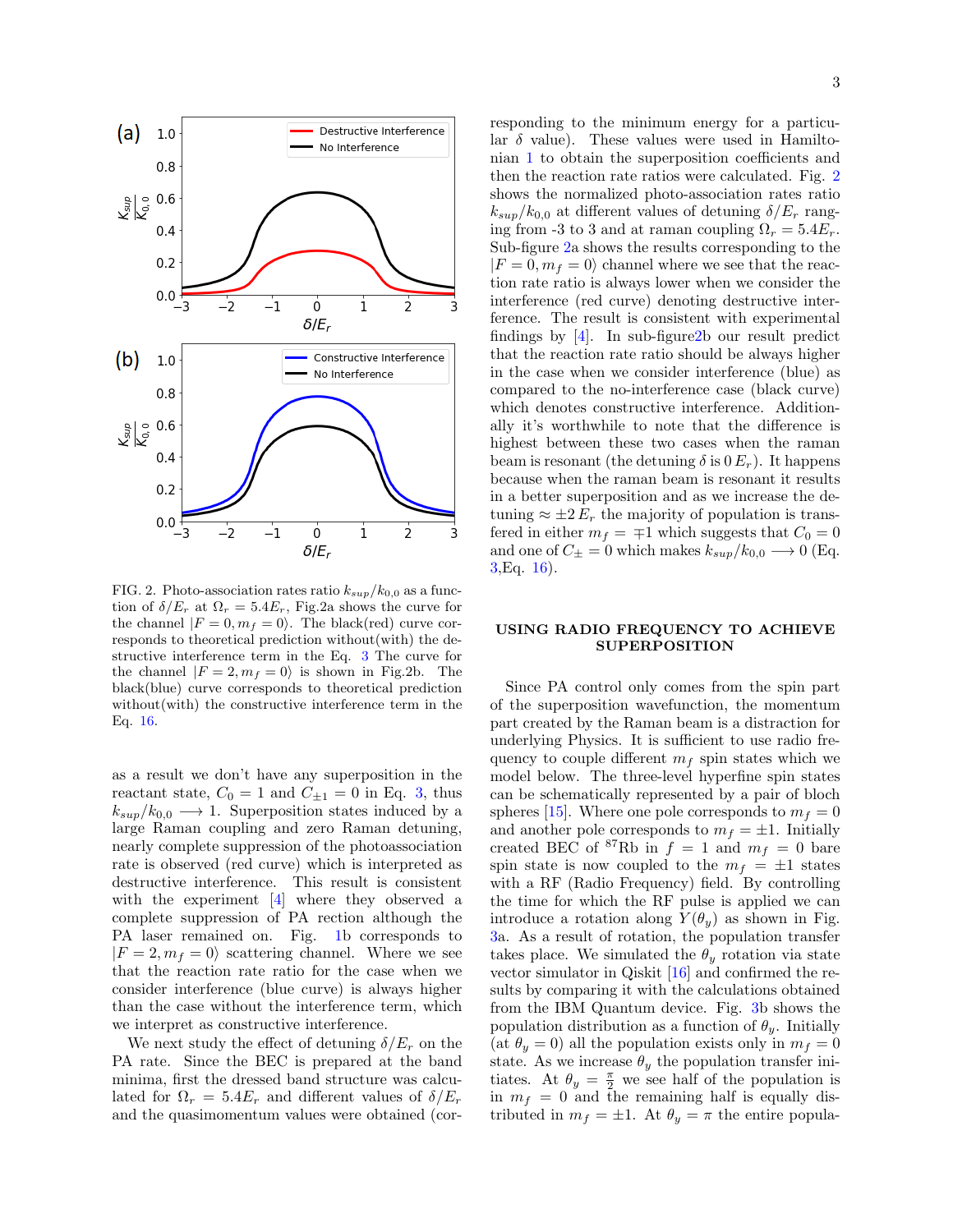

<span id="page-3-0"></span>FIG. 3. Achieving superposition using RF pulse, Fig[.3a](#page-3-0) shows the schematic representation of the rotation  $\theta_y$ along Y axis on the Bloch sphere. Fig[.3b](#page-3-0) shows the redistribution of population as a function of  $\theta_y$ . The red curve corresponds to state vector simulation of  $m_f = 0$  population and the asterisk data points on it corresponds to data obtained from the IBM quantum device. Similarly, the Blue(Yellow dash) cure correspond to  $m_f = +1$ . 1) and the square(plus) data points on it correspond to data obtained from IBM quantum device (IBMQ Lima).

tion is distributed equally in  $m_f = \pm 1$  states. After this points if we increase  $\theta_y$  the  $m_f = 0$  population increases again and shows a symmetric behaviour as expected. The population distribution shown in Fig. [3b](#page-3-0) goes well with the experimentally observed results in Fig  $1.(D)$  of  $[15]$  for the time scale of 40  $\mu s$ .

As a result of RF coupling which results in population transfer to  $m_f = 1$  and  $m_f = -1$  from initially created  $m_f = 0$  state the spin part of the scattered wavefunction for a single BEC eventually ends up in a superposition described by:

<span id="page-3-1"></span>
$$
\left|\phi_{a}\right\rangle =C_{-1}^{'}\left|1,-1\right\rangle _{a}+C_{0}^{'}\left|1,0\right\rangle _{a}+C_{1}^{'}\left|1,1\right\rangle _{a}\quad \ (5)
$$

Where  $C'_{-1}$ ,  $C'_{0}$  and  $C'_{1}$  are the coefficients of superposition, the first and the second number inside the Ket denotes  $F=1$  and the associated hyperfine spin  $(m_f)$  respectively. Eq[.5](#page-3-1) shows that the superposition created via RF does not have any momentum parts and thus is much simpler to work with. The reaction rates ratios for both the reaction channels does not change and Eq[.3](#page-1-0) and Eq[.16](#page-7-0) still apply.



<span id="page-3-2"></span>FIG. 4. Photo-association rates ratio  $k_{sup}/k_{0.0}$  of BEC, as a function of  $\theta_y$ , fig. 4a shows the curve for the channel  $|F = 0, m_f = 0\rangle$ . The black(red) curve corresponds to theoretical prediction without(with) the destructive interference term in the Eq[.3](#page-1-0) and the black diamond(red asterisk) corresponds to data points obtained from the IBM Device. The curve for the channel  $|F = 2, m_f = 0\rangle$ is shown in fig[.4b](#page-3-2). The black(blue) curve corresponds to theoretical prediction without(with) the constructive interference term in the Eq. [16](#page-7-0) and the black diamond(blue asterisk) corresponds to data points obtained from the IBM quantum device (IBMQ Lima).

Fig[.4a](#page-3-2) shows the normalized Photo-association rates ratio  $k_{sup}/k_{0,0}$  of BEC for the  $|F=0,m_f=0\rangle$ channel, as a function of rotation along Y axis  $(\theta_u)$ which ranges from 0 to  $2\pi$ . At  $\theta_y = 0$  all the population exists in  $m_f = 0$  and thus we don't have superposition in the reactant state, which corresponds to  $C'_0 = 1$  and  $C'_{\pm 1} = 0$  in Eq[.5](#page-3-1) and Eq[.3.](#page-1-0) Thus  $k_{sup}/k_{0,0} \longrightarrow 1$ . As we increase the angle of rotation  $\theta_y$  the population transfer takes place as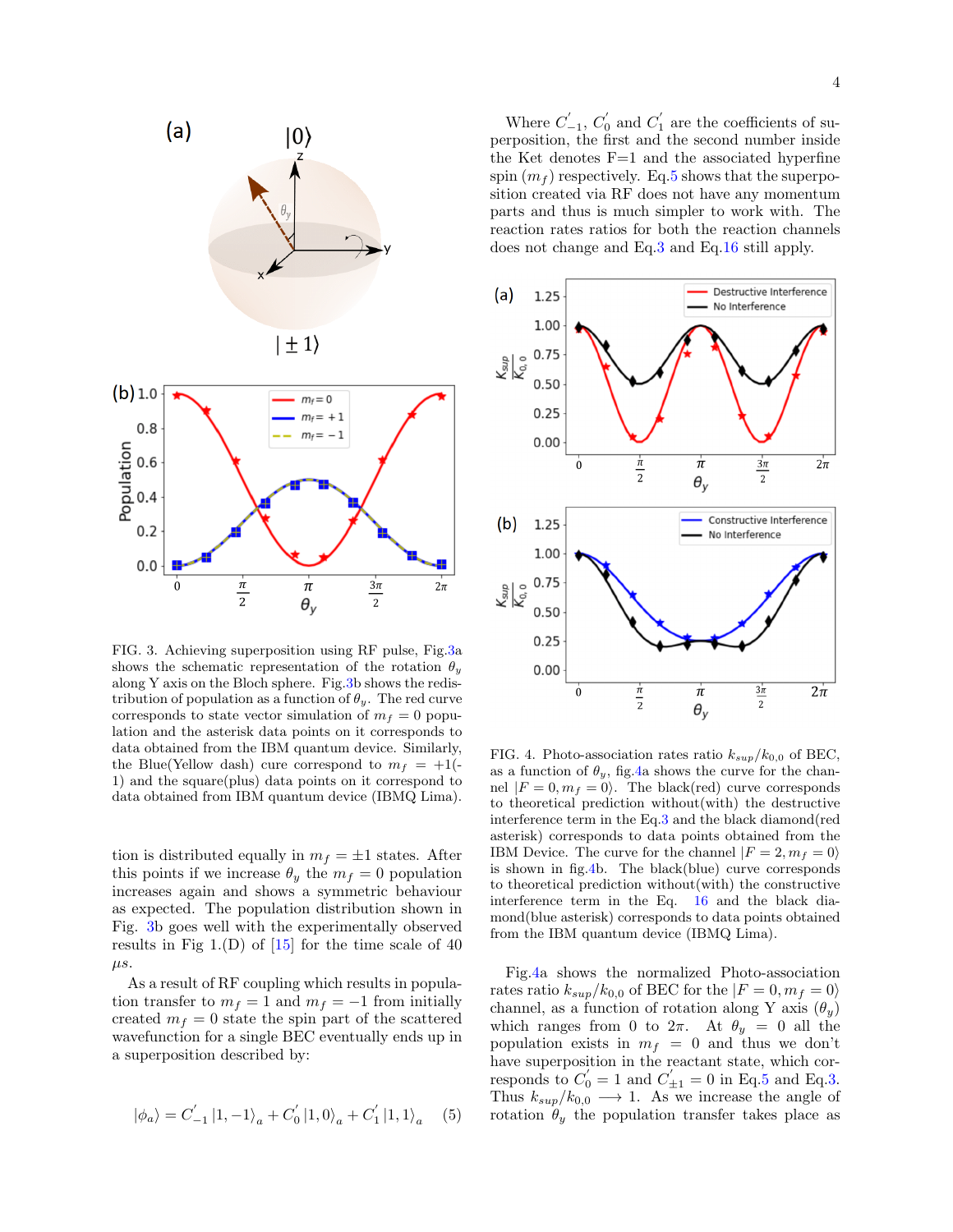shown in fig[.3b](#page-3-0) and the reaction rate ratio drastically falls down for the case in which we considered the interference (red curve/asterisks). At the rotation angle  $\theta_y = \pi/2$  the reaction is completely suppressed for the interference case. The reason being at this point half of the population is present in  $m_f = 0$  state and another half is equally distributed in  $m_f = \pm 1$  states, which corresponds to  $C_0' = 1/\sqrt{2}$ and  $C'_{\pm 1} = 1/2$  in Eq[.3](#page-1-0) leading to  $k_{sup}/k_{0,0} \longrightarrow 0$ . At  $\theta_y = \pi$  the reaction rate ratio for the interference case  $k_{sup}/k_{0,0} \longrightarrow 1$  but the reason is entirely opposite to that of  $\theta_y = 0$  case, at this point all the population is equally distributed in  $m_f = \pm 1$  states which corresponds to  $C'_0 = 0$  and  $C'_{\pm 1} = 1/\sqrt{2}$ . After this point the trend repeats as expected from the population distribution. In general the reaction rate ratio for the case where we consider interference (red curve) is always less (or equal as explained) compared to the case in which we don't consider interference term (black cure) in Eq[.3,](#page-1-0) this is interpreted as destructive interference.

Similarly Fig[.4b](#page-3-2) shows the normalized PA rates ratio  $k_{sup}/k_{0,0}$  of BEC for the  $|F = 2, m_f = 0\rangle$  channel, as a function of rotation along Y axis  $(\theta_y)$ . At  $\theta_y = 0, C'_0 = 1$  and  $C'_{\pm 1} = 0$  and this corresponds to  $k_{sup}/k_{0,0} \longrightarrow 1$  from Eq[.16.](#page-7-0) As we increase the angle of rotation  $\theta_y$  the population transfer takes place. At  $\theta_y = \pi$  the reaction rate ratio for the case where we consider interference (blue curve) matches with the case where we do not consider interference. The reason being at this point all the population is equally distributed in  $m_f = \pm 1$  which corresponds to  $C_0' = 0$  and  $C_{\pm 1}' = 1/\sqrt{2}$ . So out of two reaction pathways only one of them exists  $(m_f = \pm 1 +$  $m_f = \pm 1 \longrightarrow m_{tot} = 0$ . It is important to note that Fig[.4a](#page-3-2) and Fig[.4b](#page-3-2) are symmetric about  $\theta_y = \pi$  which comes from the nature of population distribution in Fig[.3b](#page-3-0). Also the periodicity of reaction rates in Fig[.4a](#page-3-2) and Fig[.4b](#page-3-2) is  $\pi$  and  $2\pi$  respectively. The origin of these periodicities is purely numerical and depends on the rate expressions Eq[.3,](#page-1-0) Eq[.16](#page-7-0) and the population distribution Fi[g3b](#page-3-0). In general the reaction rate ratio for the case where we consider interference (blue curve) is always greater (or equal as explained) compared to the case in which we don't consider interference term (black cure) in Eq[.16.](#page-7-0) This is interpreted as constructive interference.

In summery there are multiple approaches to achieve constructive interference within PA reaction. For example the recent study by Esat et. al. [\[15\]](#page-5-6) showed the interferometric control over the  $|F = 0, m<sub>f</sub> = 0\rangle$  reaction channel by exploiting the quadratic zeeman shift which introduces an additional relative phase between  $m_f = 0$  and  $m_f = \pm 1$ hyperfine spins in the superposition state Eq[.2.](#page-0-2) We have showed that by changing the scattering channel from  $|F = 0, m_f = 0\rangle$  to  $|F = 2, m_f = 0\rangle$  we can achieve a constructive interference. The reason behind this result is similar(opposite) sign of CG coefficients in the latter(former). We are investigating the existence of a spin sensitive PA frequency [\[17\]](#page-5-8) which corresponds to the  $|F = 2, m_f = 0\rangle$  scattering channel. Our study shows that quantum interferences can be employed to coherently control a photo-chemical reaction. The approach is general and can be used to study a wide range of chemical reactions in the ultra-cold regime. Next we plan to investigate the role of entanglement [\[18–](#page-5-9)[20\]](#page-5-10) to control and predict the interference patterns observed in different scattering experiments which are similar to the PA reaction of SOC BEC[\[3,](#page-4-1) [21,](#page-5-11) [22\]](#page-5-12).

- <span id="page-4-0"></span>[1] P. G. Jambrina, D. Herráez-Aguilar, F. J. Aoiz, M. Sneha, J. Jankunas, and R. N. Zare, Quantum interference between h+ d 2 quasiclassical reaction mechanisms, Nature chemistry 7, 661 (2015).
- [2] D. Dai, C. C. Wang, S. A. Harich, X. Wang, X. Yang, S. Der Chao, and R. T. Skodje, Interference of quantized transition-state pathways in the h+ d2→ d+ hd chemical reaction, Science 300, 1730 (2003).
- <span id="page-4-1"></span>[3] M. Sneha, H. Gao, R. N. Zare, P. Jambrina, M. Menéndez, and F. Aoiz, Multiple scattering mechanisms causing interference effects in the differential cross sections of  $h+d2\rightarrow hd(v=4,i)$ , The Journal of chemical physics 145, 024308 (2016).
- <span id="page-4-2"></span>[4] D. B. Blasing, J. Pérez-Ríos, Y. Yan, S. Dutta, C.-H. Li, Q. Zhou, and Y. P. Chen, Observation of quantum interference and coherent control in a

photochemical reaction, Physical review letters 121, 073202 (2018).

- <span id="page-4-3"></span>[5] K. M. Jones, E. Tiesinga, P. D. Lett, and P. S. Julienne, Ultracold photoassociation spectroscopy: Long-range molecules and atomic scattering, Reviews of Modern Physics 78, 483 (2006).
- <span id="page-4-4"></span>[6] A. J. Olson, R. J. Niffenegger, and Y. P. Chen, Optimizing the efficiency of evaporative cooling in optical dipole traps, Physical Review A 87, 053613 (2013).
- <span id="page-4-5"></span>[7] Y.-J. Lin and I. B. Spielman, Synthetic gauge potentials for ultracold neutral atoms, [Journal of](https://doi.org/10.1088/0953-4075/49/18/183001) [Physics B: Atomic, Molecular and Optical Physics](https://doi.org/10.1088/0953-4075/49/18/183001) 49[, 183001 \(2016\).](https://doi.org/10.1088/0953-4075/49/18/183001)
- <span id="page-4-6"></span>[8] I. B. Spielman, Light induced gauge fields for ultracold neutral atoms, in Annual Review of Cold Atoms and Molecules: Volume 1 (World Scientific, 2013)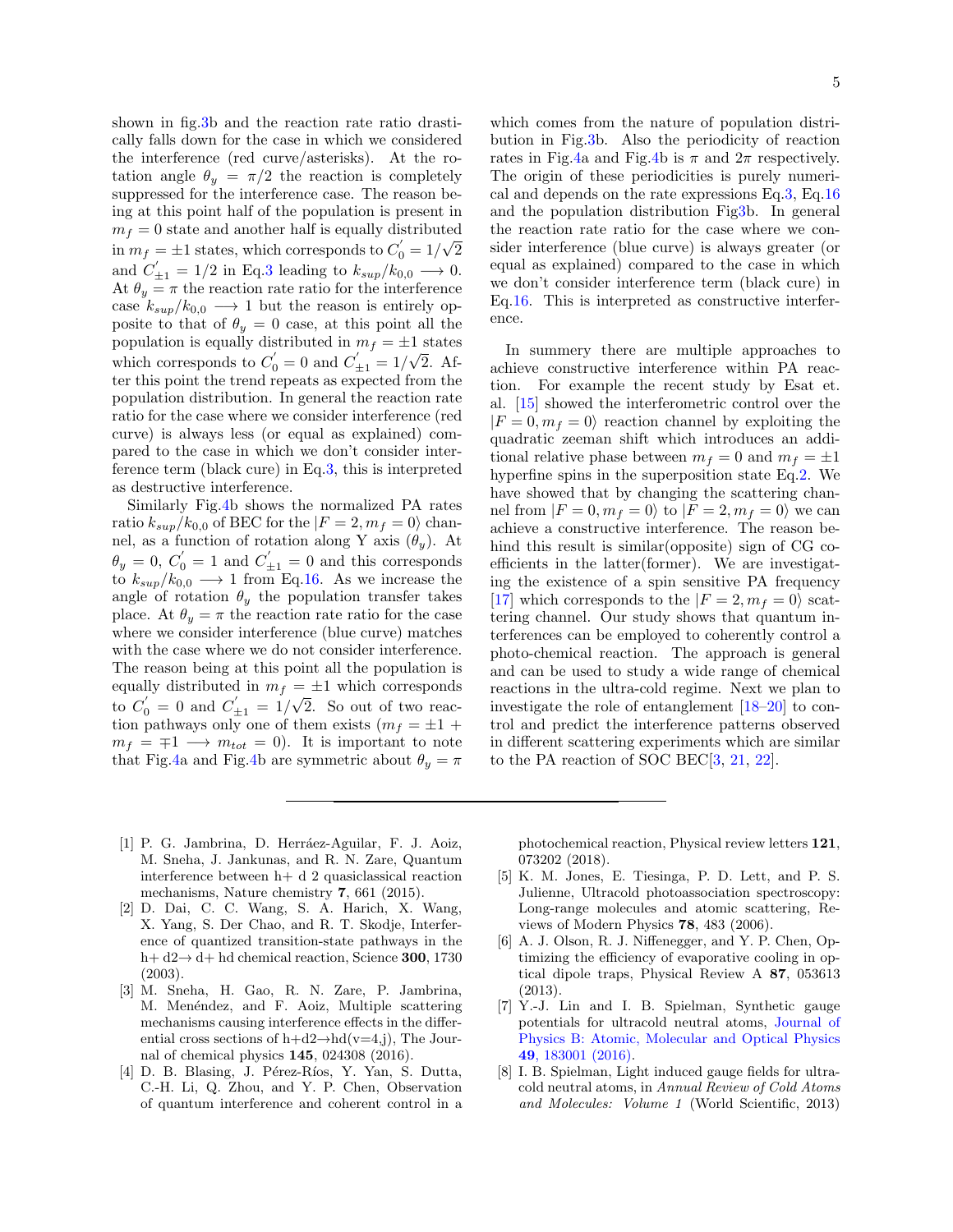- <span id="page-5-0"></span>[9] Y.-J. Lin, R. L. Compton, A. R. Perry, W. D. Phillips, J. V. Porto, and I. B. Spielman, Boseeinstein condensate in a uniform light-induced vector potential, Physical Review Letters 102, 130401 (2009).
- <span id="page-5-1"></span>[10] Y.-J. Lin, K. Jiménez-García, and I. B. Spielman, Spin–orbit-coupled bose–einstein condensates, Nature 471, 83 (2011).
- <span id="page-5-2"></span>[11] S. S. Kale, Y. Ding, Y. P. Chen, B. Friedrich, and S. Kais, Spin-momentum entanglement in a bose– einstein condensate, Physical Chemistry Chemical Physics 22, 25669 (2020).
- <span id="page-5-3"></span>[12] M. Theis, G. Thalhammer, K. Winkler, M. Hellwig, G. Ruff, R. Grimm, and J. H. Denschlag, Tuning the scattering length with an optically induced feshbach resonance, Physical Review Letters 93, 123001  $(2004)$
- <span id="page-5-4"></span>[13] C. McKenzie, J. H. Denschlag, H. Häffner, A. Browaeys, L. E. De Araujo, F. Fatemi, K. Jones, J. Simsarian, D. Cho, A. Simoni, et al., Photoassociation of sodium in a bose-einstein condensate, Physical review letters 88, 120403 (2002).
- <span id="page-5-5"></span>[14] D. B. Blasing, J. Pérez-Ríos, Y. Yan, S. Dutta, C.-H. Li, Q. Zhou, and Y. P. Chen, Supplemental Material of Observation of Quantum Interference and Coherent Control in a Photochemical Reaction, [http://link.aps.org/supplemental/10.1103/](http://link.aps.org/supplemental/10.1103/PhysRevLett.121.073202) [PhysRevLett.121.073202](http://link.aps.org/supplemental/10.1103/PhysRevLett.121.073202) (2018).
- <span id="page-5-6"></span>[15] H. E. Kondakci, D. B. Blasing, C.-H. Li, and Y. P. Chen, Interferometric control of photo-chemical re-

actions in 87 rb bose-einstein condensates, in 2020 Conference on Lasers and Electro-Optics (CLEO) (IEEE, 2020) pp. 1–2.

- <span id="page-5-7"></span>[16] H. Abraham, AduOffei, R. Agarwal, I. Y. Akhalwaya, G. Aleksandrowicz, T. Alexander, Matthew, and M. Cepulkovskis, [Qiskit: An open-source frame](https://doi.org/10.5281/zenodo.2562110)[work for quantum computing](https://doi.org/10.5281/zenodo.2562110) (2019).
- <span id="page-5-8"></span>[17] C. Hamley, E. Bookjans, G. Behin-Aein, P. Ahmadi, and M. Chapman, Photoassociation spectroscopy of a spin-1 bose-einstein condensate, Physical Review A 79, 023401 (2009).
- <span id="page-5-9"></span>[18] M. Karra, K. Sharma, B. Friedrich, S. Kais, and D. Herschbach, Prospects for quantum computing with an array of ultracold polar paramagnetic molecules, The Journal of chemical physics 144, 094301 (2016).
- [19] J. Li and S. Kais, Entanglement classifier in chemical reactions, Science advances 5, eaax5283 (2019).
- <span id="page-5-10"></span>[20] S. Kais, Entanglement, electron correlation, and density matrices, Advances in Chemical Physics 134, 493 (2007).
- <span id="page-5-11"></span>[21] Y. Liu, M.-G. Hu, M. A. Nichols, D. Yang, D. Xie, H. Guo, and K.-K. Ni, Precision test of statistical dynamics with state-to-state ultracold chemistry, Nature 593, 379 (2021).
- <span id="page-5-12"></span>[22] Y. Liu, M.-G. Hu, M. A. Nichols, D. Yang, D. Xie, H. Guo, and K.-K. Ni, Precision test of statistical dynamics with state-to-state ultracold chemistry, arXiv preprint arXiv:2012.15842 (2020).
- <span id="page-5-13"></span>[23] D. Griffiths, Introduction of Quantum Mechanics (Prentice Hall, Inc., 1995) pp. 168–169, edition-1,Page number (168-169).

## SUPPLEMENTAL MATERIALS

Scattered wavefunction for a single particle in the BEC which is loaded into a single particle ground state with quasi momentum  $\vec{q} = (0, q_{min}, 0)$  (without loss of generality, we have assumed that the raman beams are applied along Y direction as shown in the Fig.  $1(b)$  of Ref.[\[4\]](#page-4-2)) is

$$
|\psi_a\rangle = C_{-1}e^{i(\vec{q}-\vec{k}_r)\cdot\vec{r}_a} \left|1, -1\right\rangle_a + C_0 e^{i(\vec{q})\cdot\vec{r}_a} \left|1, 0\right\rangle_a + C_1 e^{i(\vec{q}+\vec{k}_r)\cdot\vec{r}_a} \left|1, 1\right\rangle_a \tag{6}
$$

Here kets with subscript a and  $r_a$ , denotes the spin state and the coordinate of the single atom respectively and  $\vec{k_r} = (0, -2k_r, 0)$ . The product state of two such particles ( here denoted as a and b) which involves superposition in the spin portion of the scattering wavefunction (with some extra spatial dependent phases due to Raman coupling), can be expressed as:

$$
e^{i\vec{q}\cdot(\vec{r}_a+\vec{r}_b)}(C_0^2\ket{1,0}_a\ket{1,0}_b+C_1C_{-1}e^{\vec{k}_r\cdot(\vec{r}_a-\vec{r}_b)}\ket{1,1}_a\ket{1,-1}_b+C_{-1}C_1e^{i\vec{k}_r\cdot(\vec{r}_b-\vec{r}_a)}\ket{1,-1}_a\ket{1,1}_b+...)
$$
(7)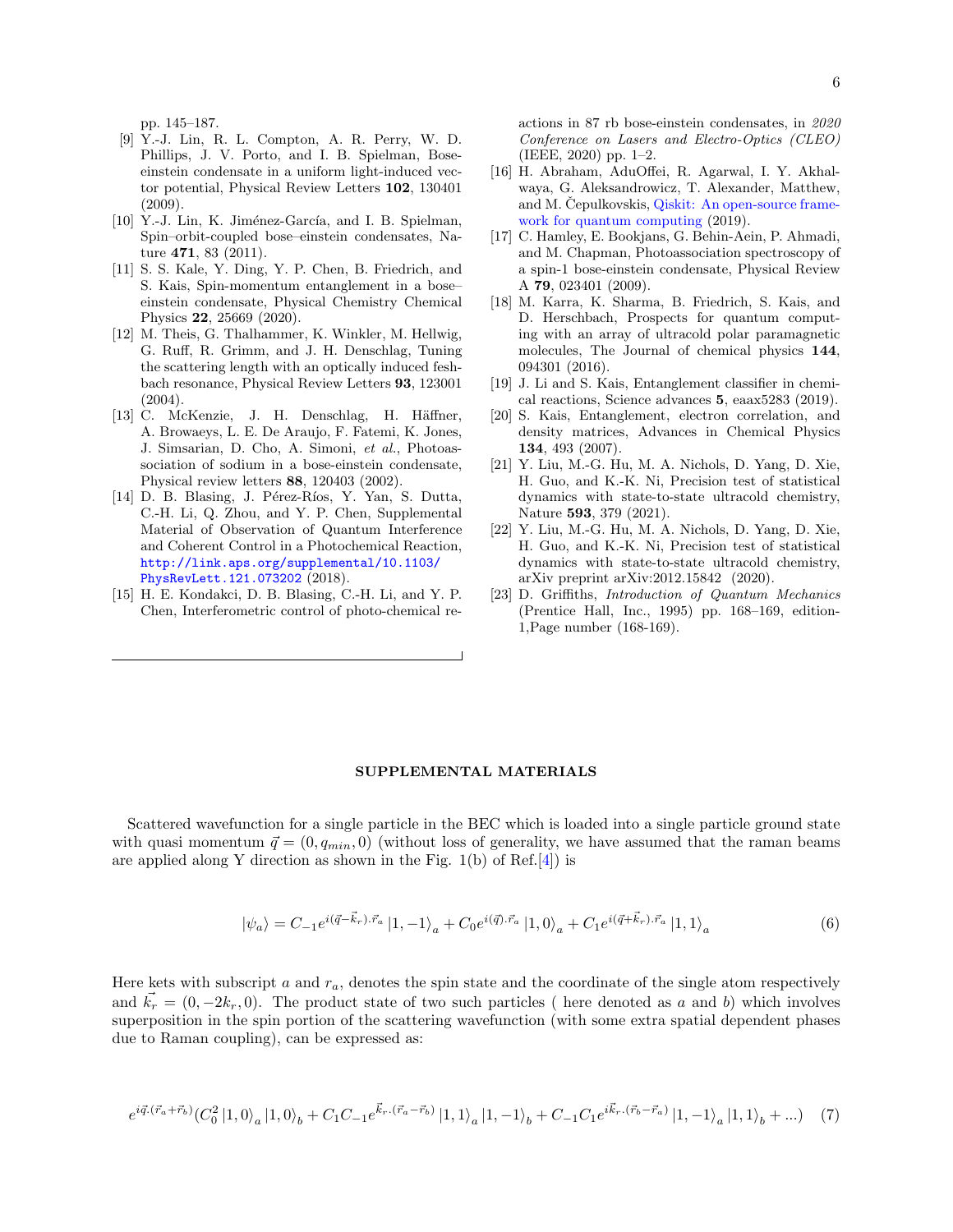After using proper Clebesch-Gordon coefficients [\[23\]](#page-5-13) the product state wavefunction can be written as:

$$
= e^{i\vec{q}\cdot(\vec{r}_a + \vec{r}_b)} [C_0^2(\sqrt{\frac{2}{3}} | 2, 0\rangle - \sqrt{\frac{1}{3}} | 0, 0\rangle)
$$
  
+  $C_1 C_{-1} e^{i\vec{k}_r \cdot (\vec{r}_a - \vec{r}_b)} (\sqrt{\frac{1}{6}} | 2, 0\rangle - \sqrt{\frac{1}{2}} | 1, 0\rangle + \sqrt{\frac{1}{3}} | 0, 0\rangle)$   
+  $C_{-1} C_1 e^{i\vec{k}_r \cdot (\vec{r}_b - \vec{r}_a)} (\sqrt{\frac{1}{6}} | 2, 0\rangle - \sqrt{\frac{1}{2}} | 1, 0\rangle + \sqrt{\frac{1}{3}} | 0, 0\rangle) + ...]$   
=  $e^{i\vec{q}\cdot (\vec{r}_a + \vec{r}_b)} \left[ \sqrt{\frac{2}{3}} C_0^2 + \sqrt{\frac{1}{6}} C_1 C_{-1} e^{i\vec{k}_r \cdot (\vec{r}_a - \vec{r}_b)} + \sqrt{\frac{1}{6}} C_{-1} C_1 e^{i\vec{k}_r \cdot (\vec{r}_b - \vec{r}_a)} \right] | 2, 0\rangle + ...$   
=  $e^{i\vec{q}\cdot (\vec{r}_a + \vec{r}_b)} \left[ \sqrt{\frac{2}{3}} C_0^2 + \sqrt{\frac{1}{6}} C_1 C_{-1} e^{i\vec{k}_r \cdot \vec{r}_{ab}} + \sqrt{\frac{1}{6}} C_{-1} C_1 e^{-i\vec{k}_r \cdot \vec{r}_{ab}} \right] | 2, 0\rangle + ...$ 

Here kets with subscript  $a$  or  $b$ , denotes the spin states of the two single atoms respectively, and the ones without subscripts correspond to the total spins of two particles.  $\vec{r}_{ab}$  is the relative coordinate which stands for  $\vec{r}_a - \vec{r}_b$ .

For the dressed atoms in the scattering channel  $|F = 2, m_F = 0\rangle$ , the stimulated transition rate to the excited molecular state is:

<span id="page-6-0"></span>
$$
\Gamma_{sup} \propto |\langle \phi_m(\vec{r}_{ab})| \langle F=2, m_f=0 | \psi_{scat} \rangle|^2 \tag{9}
$$

Here  $\psi_{scat}$  refers to the two body scattering wavefunction of the colliding atoms, which includes both spatial and spin parts. The operator  $\langle F = 2, m_f = 0|$  selects only that part of  $\psi_{scat}$  which corresponds to the chosen photoassociation channel with total spin  $|F = 2, m_f = 0\rangle$ .  $\phi_m(\vec{r}_{ab})$  and  $\phi_{F=2}(\vec{r}_{ab})$  corresponds to the spatial wavefunctions for the molecules and the bare scattering state in the allowed Channel. The total scattering wavefunction becomes:

$$
|\psi_{scat}\rangle = \left[\sqrt{\frac{2}{3}}C_0^2 + \sqrt{\frac{1}{6}}C_1C_{-1}e^{i\vec{k}_r \cdot \vec{r}_{ab}} + \sqrt{\frac{1}{6}}C_{-1}C_1e^{-i\vec{k}_r \cdot \vec{r}_{ab}}\right]|2,0\rangle \phi_{F=2}(\vec{r}_{ab}) + ...
$$
 (10)

We have suppressed the  $e^{i\vec{q}\cdot(\vec{r}_a+\vec{r}_b)}$  as it's an overall phase. In addition we multiplied the spacial wave function  $\phi_{F=2}(\vec{r}_{ab})$  with the corresponding contributing spin product wavefunction. ... are the remaining projections of the scattered wavefunction which does not contribute to the selected channel. Now we project  $|\psi_{scat}\rangle$  to include only the portion with  $|F = 2, m_F = 0\rangle$ :

$$
\langle F=2, m_F=0 | \psi_{scat} \rangle = \left[ \sqrt{\frac{2}{3}} C_0^2 + \sqrt{\frac{1}{6}} C_1 C_{-1} e^{i \vec{k}_r \cdot \vec{r}_{ab}} + \sqrt{\frac{1}{6}} C_{-1} C_1 e^{-i \vec{k}_r \cdot \vec{r}_{ab}} \right] \phi_{F=2}(\vec{r}_{ab}) \tag{11}
$$

The stimulated transition rate Eq. [9](#page-6-0) becomes,

<span id="page-6-1"></span>
$$
\Gamma_{sup} \propto \left| \frac{\sqrt{2}C_0^2}{\sqrt{3}} \left( \int f(\vec{r}_{ab}) d\vec{r}_{ab} \right) + \frac{C_1 C_{-1}}{\sqrt{6}} \left( \int f(\vec{r}_{ab}) e^{i\vec{k}_r \cdot \vec{r}_{ab}} d\vec{r}_{ab} + \int f(\vec{r}_{ab}) e^{-i\vec{k}_r \cdot \vec{r}_{ab}} d\vec{r}_{ab} \right) \right|^2 \tag{12}
$$

Where the function  $f(\vec{r}_{ab})$  is  $\phi_m^*(\vec{r}_{ab}) \phi_{F=2}(\vec{r}_{ab})$ , the integral in Eq[.12](#page-6-1) contains the Frank-Condon overlap and the additional phases associated with Raman beams weighted by the corresponding superposition coefficients. We consider  $\vec{k}_r \cdot \vec{r}_{ab}$  negligible and it's justifiable since the size of our molecule is  $<< \lambda_R$  (where  $\lambda_R = \frac{2\pi}{k_r} \approx 15000 a_o$ ). Franck-Condon overlap integrals depends only by the short-range behavior, then

$$
\int \phi_m^*(\vec{r}_{ab}) \, \phi_{F=2}(\vec{r}_{ab}) \, e^{i\vec{k}_r \cdot \vec{r}_{ab}} \, d\vec{r}_{ab} \approx \int \phi_m^*(\vec{r}_{ab}) \, \phi_{F=2}(\vec{r}_{ab}) \, d\vec{r}_{ab} \approx \int \phi_m^*(\vec{r}_{ab}) \, \phi_{F=2}(\vec{r}_{ab}) \, e^{-i\vec{k}_r \cdot \vec{r}_{ab}} \, d\vec{r}_{ab} \tag{13}
$$